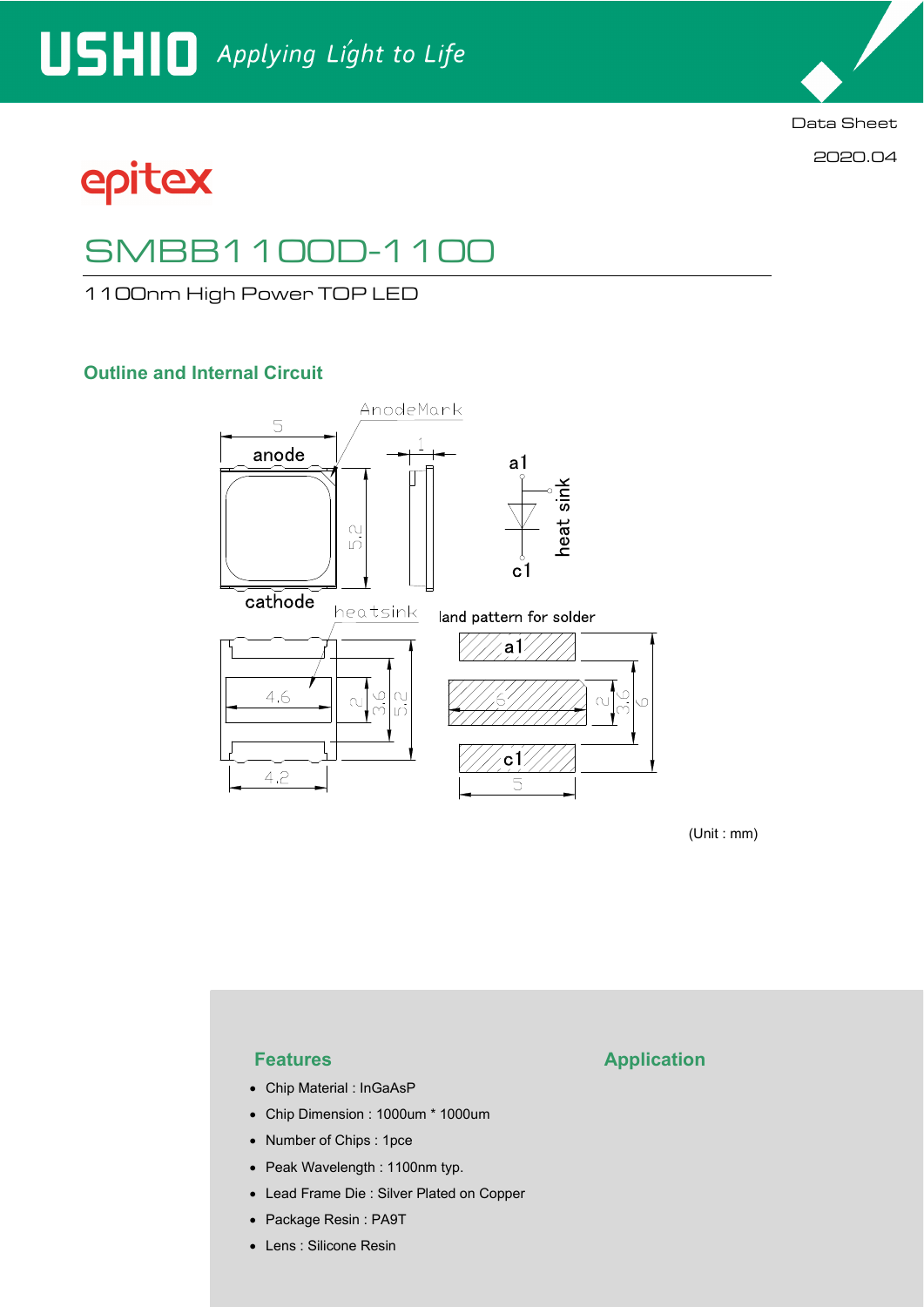## **Absolute Maximum Ratings (Tc=25°C)**

| <b>Item</b>                  | <b>Symbol</b> | <b>Ratings</b>  | <b>Unit</b>  |
|------------------------------|---------------|-----------------|--------------|
| Power Dissipation            | <b>PD</b>     | (1800)          | mW           |
| <b>Forward Current</b>       | IF            | 1000            | mA           |
| <b>Pulse Forward Current</b> | <b>IFP</b>    | (2000)          | mA           |
| Reverse Voltage              | <b>VR</b>     | 5               | $\vee$       |
| <b>Thermal Resistance</b>    | Rthja         | 10 <sup>°</sup> | K/W          |
| Junction Temperature         | Tj            | 120             | $^{\circ}$ C |
| <b>Operating Temperature</b> | Topr          | $-40 \sim +100$ | $^{\circ}C$  |
| Storage Temperature          | Tstg          | $-40 - +100$    | $^{\circ}C$  |
| <b>Soldering Temperature</b> | <b>TSOL</b>   | 250             | $^{\circ}C$  |

‡Pulse Forward Current condition : Duty 1% and Pulse Width=10us.

‡Soldering condition : Soldering condition must be completed with 5 seconds at 250°C.

### **Optical and Electrical Characteristics (Tc=25°C)**

(\*: 100% testing, \*\*: reference value)

| <b>Parameter</b>            | <b>Symbol</b>    | <b>Min</b> | <b>Typ</b> | <b>Max</b> | <b>Unit</b> | <b>Test Condition</b> |
|-----------------------------|------------------|------------|------------|------------|-------------|-----------------------|
| Forward Voltage             | <b>VF</b>        |            | 1.4        | (1.8)      | $\vee$      | $IF=1A*$              |
|                             | <b>VFP</b>       |            | 1.7        |            |             | $IFP = 2A**$          |
| <b>Reverse Current</b>      | IR.              |            |            | 10         | uA          | $VR=5V^*$             |
| <b>Total Radiated Power</b> | PO               | 160        | 240        |            | mW          | $IF=1A*$              |
|                             |                  |            | 350        |            |             | $IFP = 2A**$          |
| <b>Radiant Intensity</b>    | IE               |            | 80         |            | mW/sr       | $IF=1A**$             |
|                             |                  |            | 110        |            |             | $IFP = 2A**$          |
| Peak Wavelength             | $\lambda p$      | 1050       |            | 1150       | nm          | $IF=1A*$              |
| Half Width                  | $\Delta \lambda$ |            | 50         |            | nm          | $IF=1A**$             |
| Viewing Half Angle          | $\theta$ 1/2     |            | ±65        |            | deg.        | IF=100mA**            |
| <b>Rise Time</b>            | tr               |            | 90         |            | ns          | $IF=1A***$            |
| Fall Time                   | tf               |            | 30         |            | ns          | $IF=1A***$            |

‡Radiated Power is measured by G8370-85.

‡Radiant Intensity is measured by ANDO Optical Multi Meter AQ2140 & AQ2743.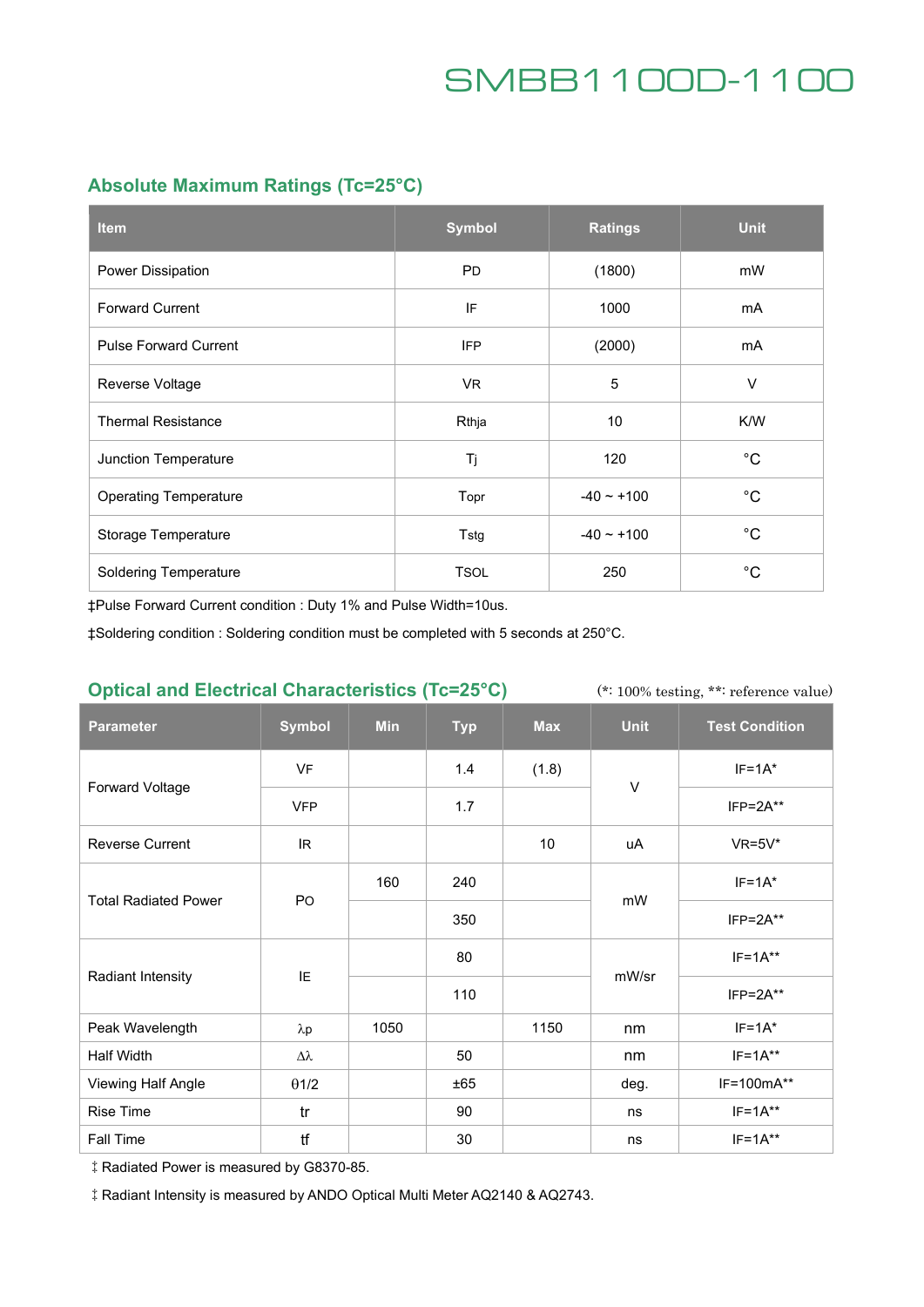**Relative Radiant Intensity -** 

### **Typical Characteristic Curves**



## **Forward Current - Forward Voltage**



**Forward Current - Pulse Duration**



**Allowable Forward Current - Ambient Temperature**

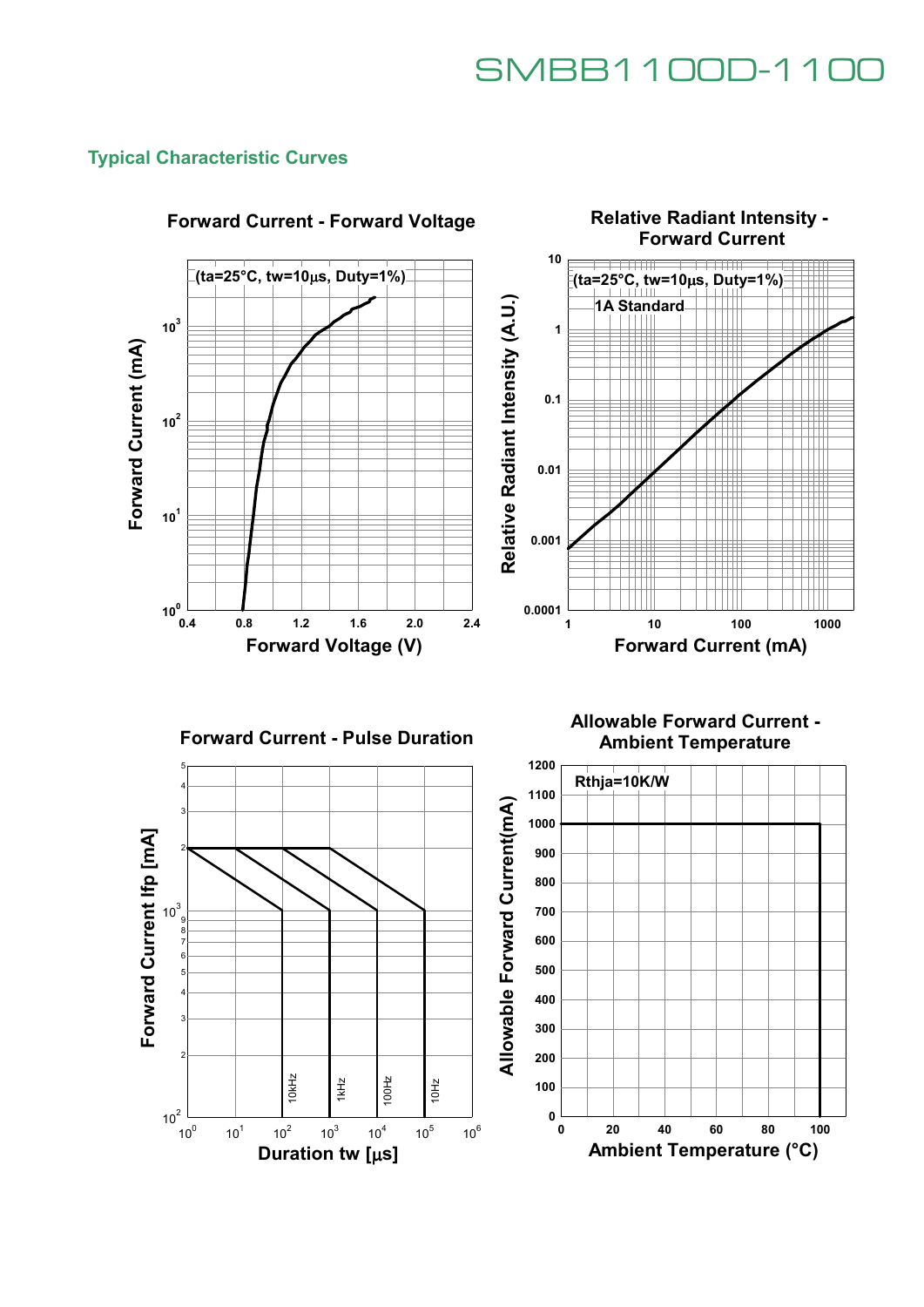

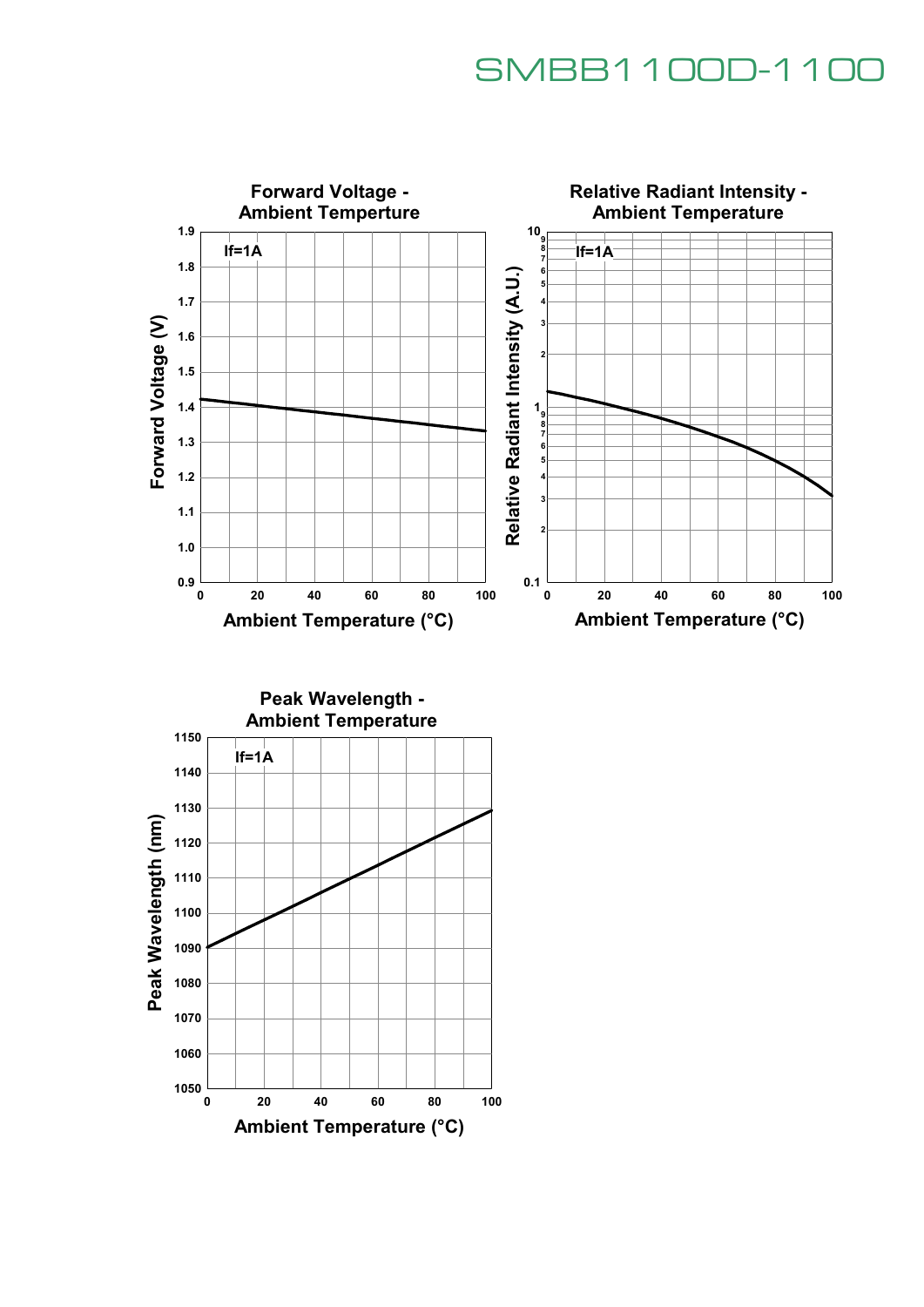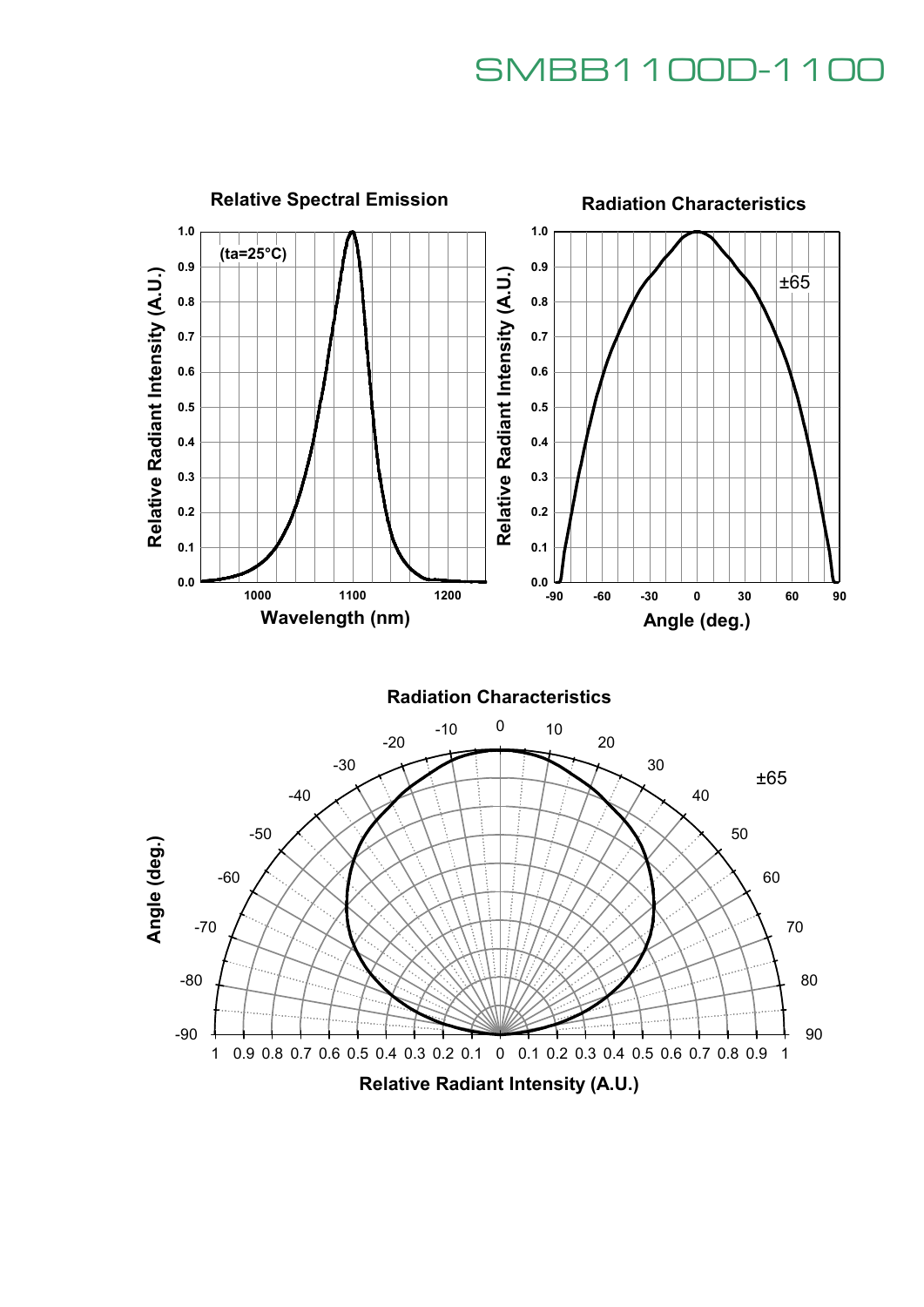## **Taping and Reel**





(Unit : mm)

Reel Size: 1000pcs

The tape packing method complies JIS C 0806-3.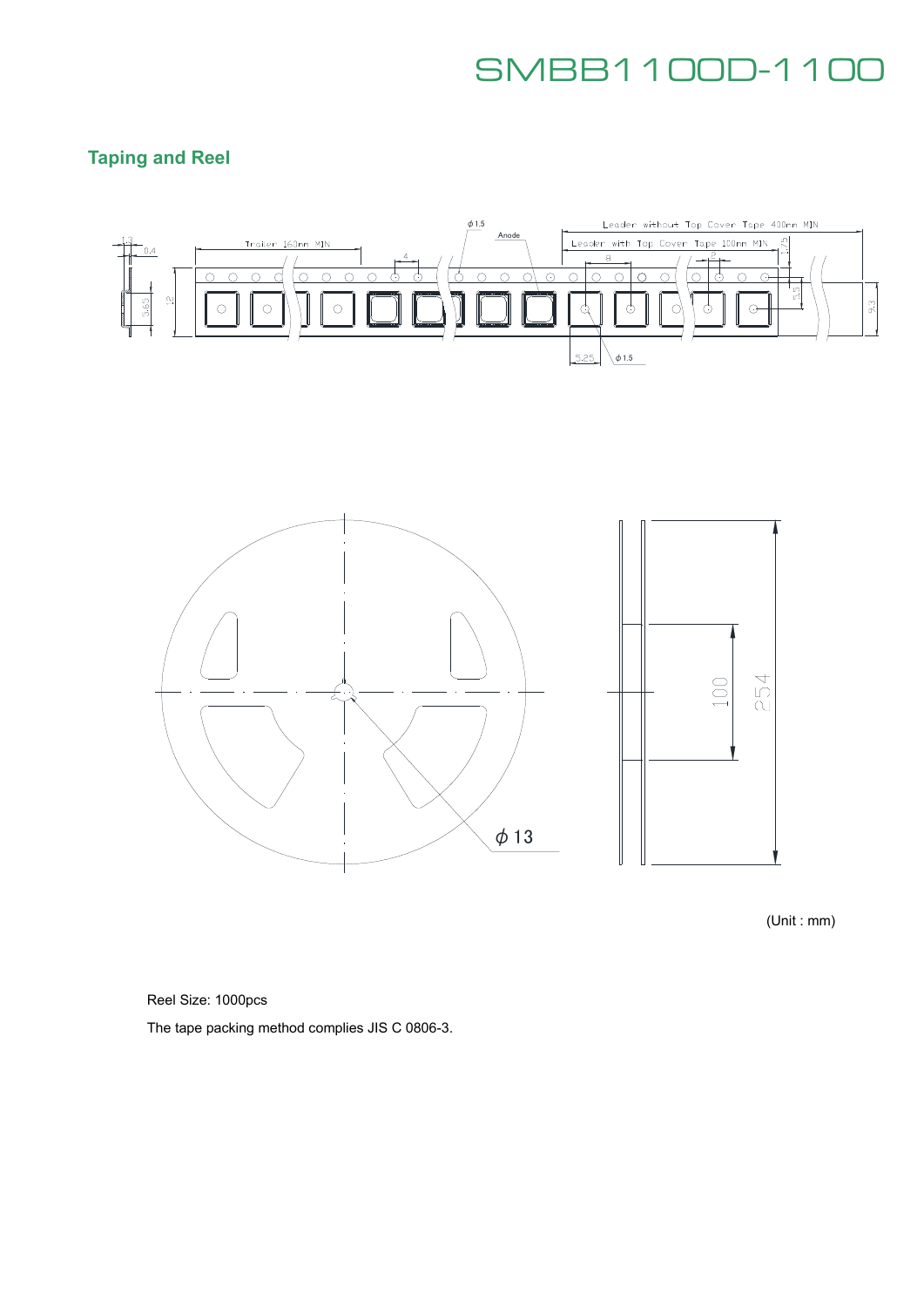

## **Recommended Reflow Soldering Profile**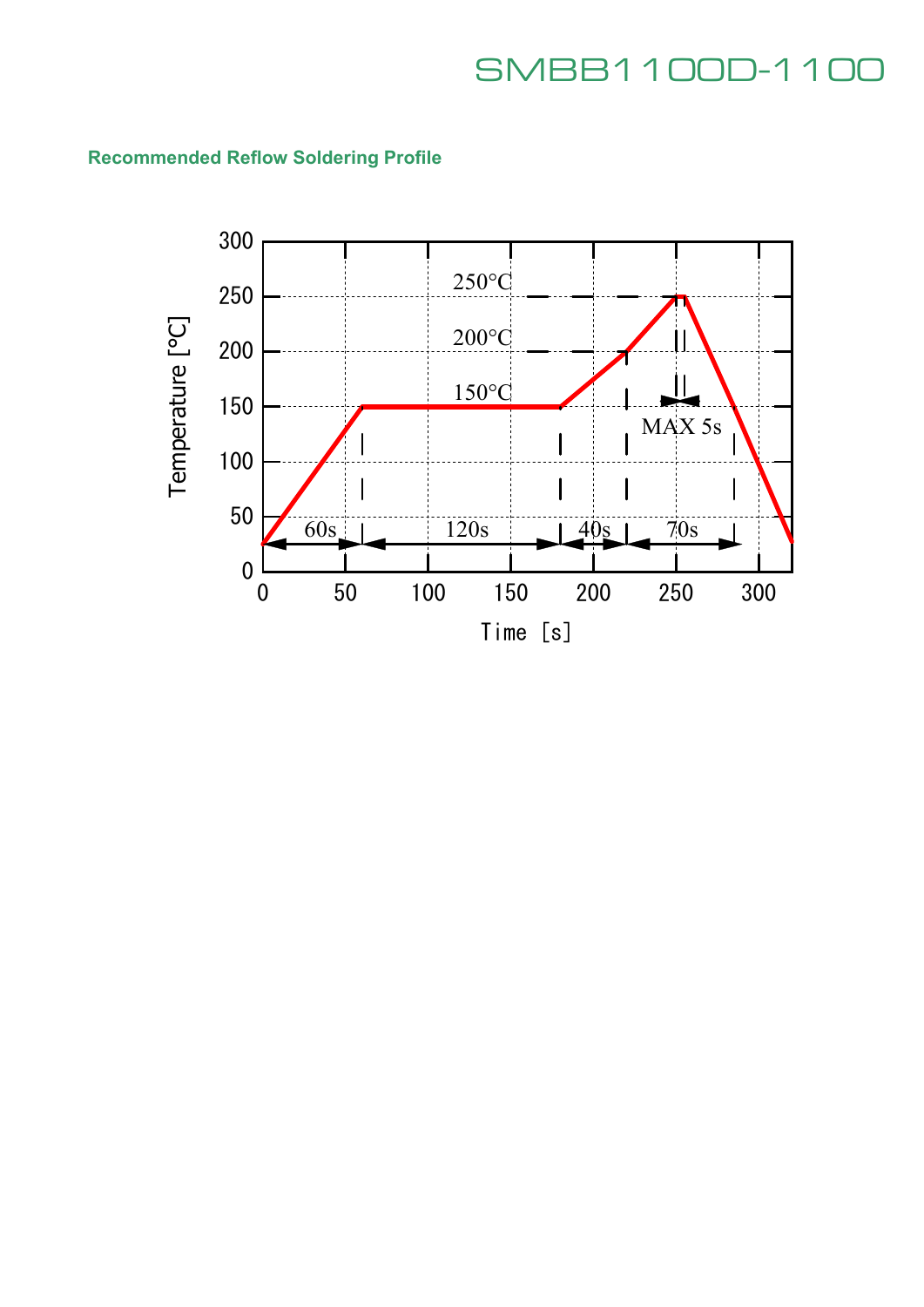### **Wrapping**

Moisture barrier bag aluminum laminated film with a desiccant to keep out the moisture absorption during the transportation and storage.

### **SMD LED storage and handling precautions**

### **Storage Conditions before Opening a Moisture-Barrier Aluminum Bag**

- Before opening a moisture-barrier aluminum bag, please store it at <30 °C, <60 % RH.
- Please note that the maximum shelf life is 12 months under these conditions.

#### **Storage Conditions after Opening a Moisture-Barrier Aluminum Bag**

- After opening a moisture-barrier aluminum bag, store the aluminum bag and silica gel in a desiccator.
- After opening the bag, please solder the LEDs within 72 hours in a room with 5 30°C, <50%RH.
- Please put any unused, remaining LEDs and silica gel back in the same aluminum bag and then vacuum-seal the bag.
- It is recommended to keep the re-sealed bag in a desiccator at <30%RH.
- The 72-hour- long floor life does not include the time while LEDs are stored in the moisture-barrier aluminum bag. However, we strongly recommend to solder the LEDs as soon as possible after opening the aluminum bag.

### **Notes about Re-sealing a Moisture-Barrier Aluminum Bag**

 When vacuum-sealing an opened aluminum bag, if you find the moisture-indicator of the silica gel has changed to pink from blue (indicating a relative humidity of 30 % or more), please do not use the unused LEDs, the aluminum bag, or the silica gel.

### **Notes about Opening a Re-sealed Moisture-Barrier Aluminum Bag**

 When opening a vacuumed and re-sealed aluminum bag in order to use the remaining LEDs stored in the bag, if you find that the moisture-indicator of the silica has changed to pink, please do not use the LEDs.